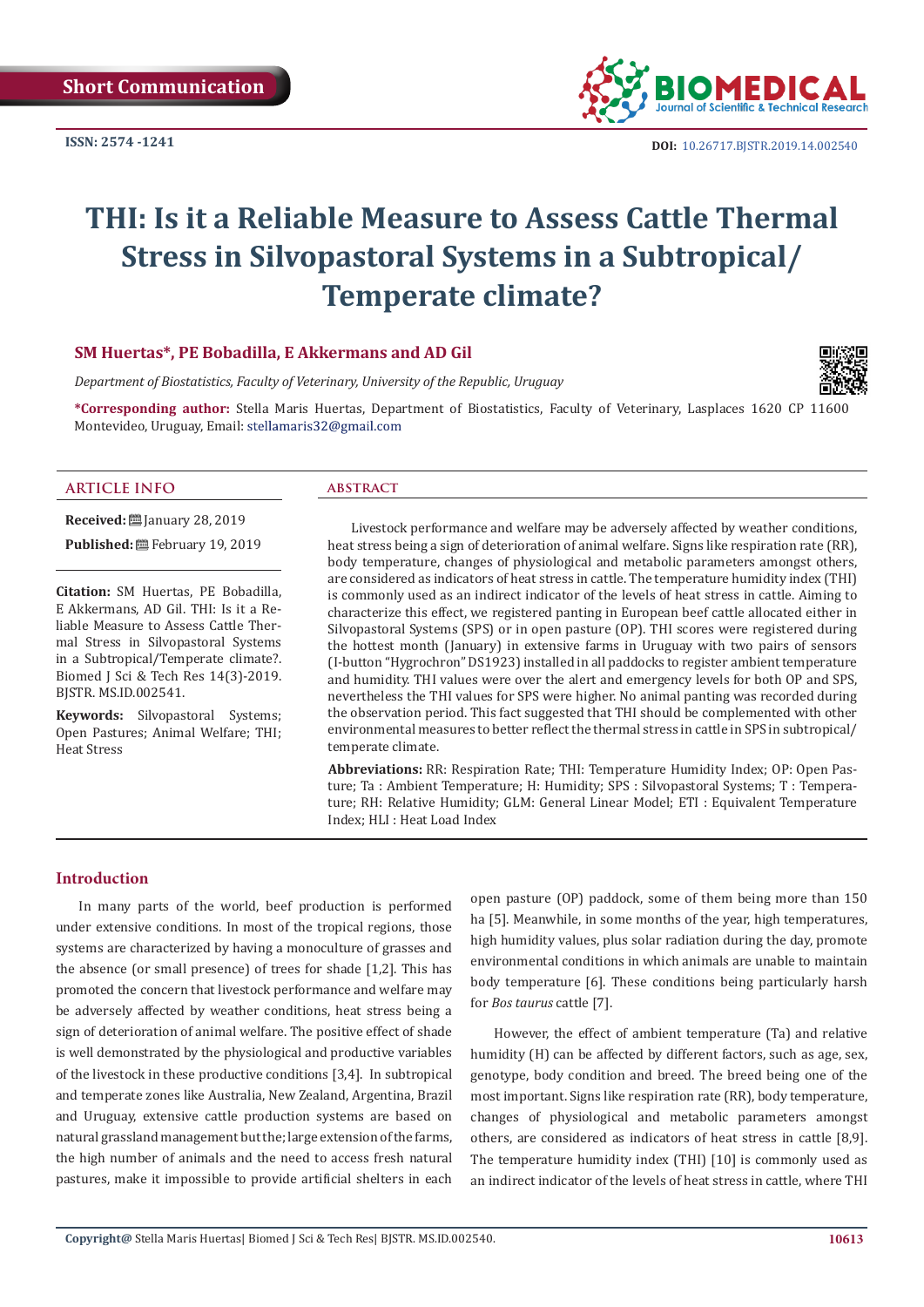values regarding heat stress are normal if THI ≤74, alert 75–78 THI, danger 79–83 THI and emergency (THI ≥84). A sign of heat stress in animals is the increase in the respiration rate (RR); number of breaths per minute. Therefore, when animals are in large paddocks and in extensive conditions, an acceptable way to record heat stress signs is the observation of panting; the quick breathing through animal's mouth. Data from tropical countries and recently from subtropical and temperate zones reported that Silvopastoral Systems (SPS) have a beneficial effect on animals from the welfare point of view. They generate a microclimate, providing protection against solar radiation and strong winds for animals, mainly due to the forest component [11,12]. Aiming to characterize the effect of THI on European beef cattle either in SPS or in open pasture (OP) environments by comparison, we evaluated THI scores during one complete year (four seasons) in extensive farms in Uruguay.

#### **Materials and Methods**

## **Paddocks**

We worked on a 500 ha commercial farm located in a region of gentle slopes with disperse outcrops of rocks in the department of Florida (33°55'6.88"S, 55°34'13.92"W), Uruguay. Four paddocks were selected, two of them consisting of open pasture and the remaining two of SPS with a plantation design 2x2x7 (two lines of trees with a 2m distance between them and 7 m distance between the next two lines), with a density of 848 trees/ha. The two paddocks of OP (OP1 and OP2) had 30.4 ha and 18.7 ha respectively. One hectare of older trees is found in the middle of the two paddocks for shade and shelter purposes only and not as a forestry plantation. The SPS paddocks (SPS1 and SPS2) had 23.3 ha and 26.2 respectively.

#### **Temperature and Humidity Records**

Two pairs of sensors (I-button "Hygrochron" DS1923) were installed in a white wooden box with the open side facing south; the box was placed on a column at 2m height. Every sensor registered air temperature (T) and relative humidity in the air (RH) every six hours, starting at 00:00 every day for a whole month (January). One pair had one sensor in OP1 and another in SPS1, the remaining pair had a sensor in OP2 and another in SPS2. The topography of the terrain was considered aiming to maximize similarities between the sensor in the OP and the sensor in the SPS for each pair.

#### **Animals**

We worked with 2 categories of animals; three year old cows and two year old steers, all of them Bos taurus (Hereford breed). From these, four groups of animals were assigned each to one paddock. 31 cows (364kg SD 41) to OP1, 31 steers (313kg SD 29) to OP2, 18 cows (380kg SD 44) to SPS1 and 23 steers (315kg SD 27) to SPS2.

#### **Observations**

Observations were performed during the summer of 2017 (January). Every day at 12:00 pm a visual scan of the group was performed. Classifying animals as panting if at least one animal was quick breathing through the mouth (adapted from the panting scores proposed by Davis & Mader [13].

### **Statistical Analysis**

THI was calculated for each sampling point using the equation proposed by Thorn (1959) THI=  $0.81$  T + RH (T-14,4) + 46,4. The THI value for each sampling point was compared with the THI value registered by the other sensor of the pair. Paired t test was used to compare differences between THI values in both pairs of sensors.

A General Linear Model (GLM) of the Binomial family was used with proportion of animals panting per group as the response variable and paddock, system, day of observation and THI as the factor variables. The differences were considered significant at p<0.05. The data was processed and analyzed with Stata 15 (Stata Corp).

#### **Results**

Figures 1 & 2 show THI performance at midday during January 2017 for both trials (SPS1/ OP1 and SPS2/OP2). Means and Standard Errors of both trials are following: OP1 76.2±0.74 and SPS1 80.1±0.84; OP2 76.2±0.70 and SPS2 79.9±0.80. Differences of THI values between SPS and OP were significant for both trials p<0,0001. No panting animals were recorded during the observation period.



**Figure 1:** Shows THI performance. at midday during January 2017 for both trials (SPS1/ OP1)